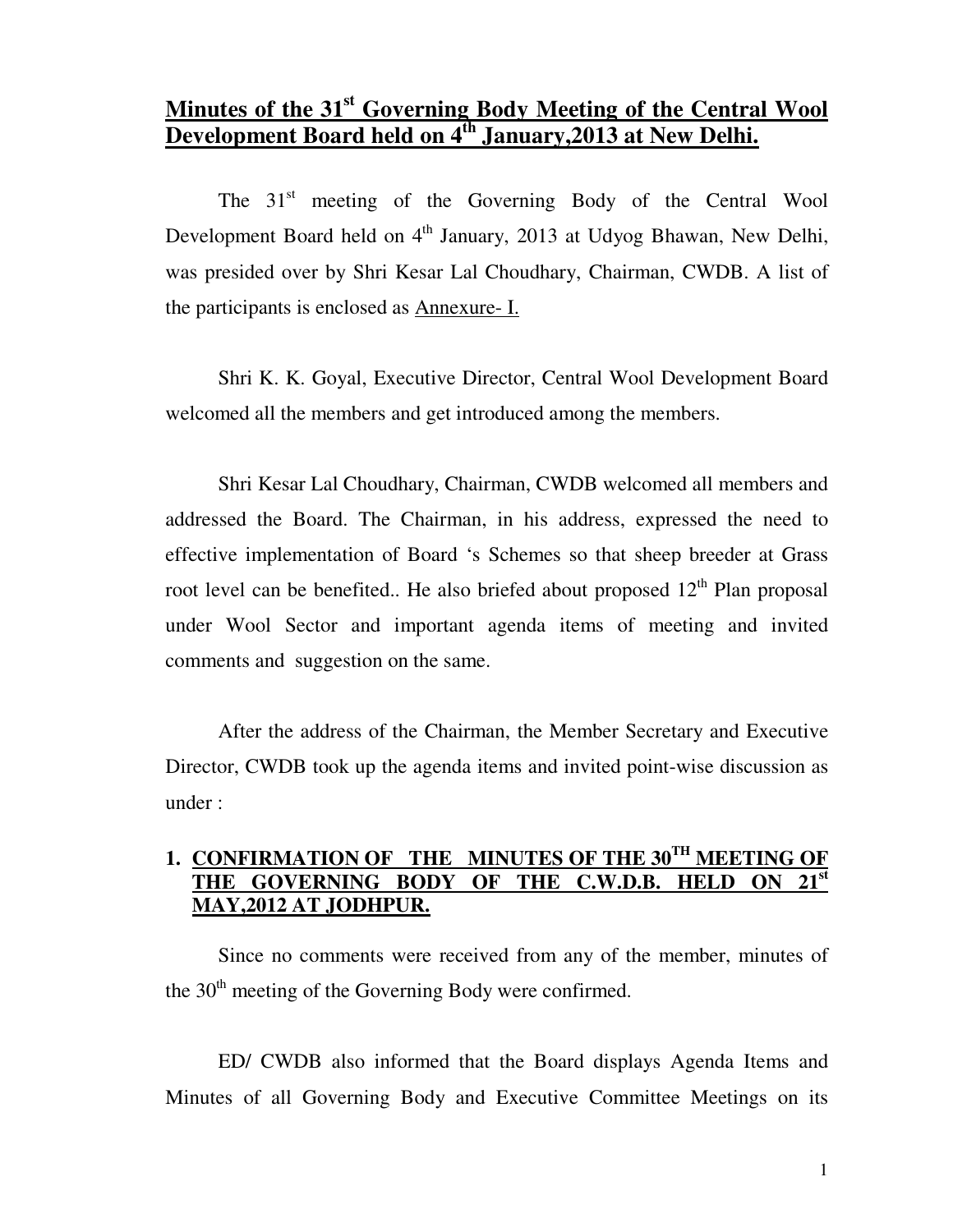website **woolboard.nic.in** promptly and members can download it and send their comment, if any so that necessary action can be taken accordingly.

### **2. ACTION TAKEN REPORT ON THE DECISIONS OF THE 30th MEETING OF THE BOARD.**

 ED, CWDB placed a statement showing Action Taken Report on the decisions of the last Governing Body meeting and following decisions were taken:

# **A. To explore the possibilities for implementation of Board's schemes in NE region**

ED\CWDB stated that Board had organized a meeting at Shillong in this regard. Director, WRA has stated that some schemes like-Quality processing of Wool, Angora Development scheme etc. can be implemented in NE region. Board may organise more meeting/ Seminar/ Workshop in state capitals of NE states to explain the schemes of  $12<sup>th</sup>$ plan and to discuss the possibilities of developmental activities for wool sector in the NE region.

- **B. Social Security Scheme : Director Animal Husbandry, Rajasthan has stated that implement the sheep insurance scheme is very difficult as sheep breeders never get the insurance for all the sheep and due to the higher claim ratio, insurance agencies are not taking interest in sheep insurance.**
- C. **Impart training in Namda Designing at Tonk :** Dr. Ajay Kumar Sr. Scientist,CSWRI stated that this work will be done on priority basis and progress will be send to Board early.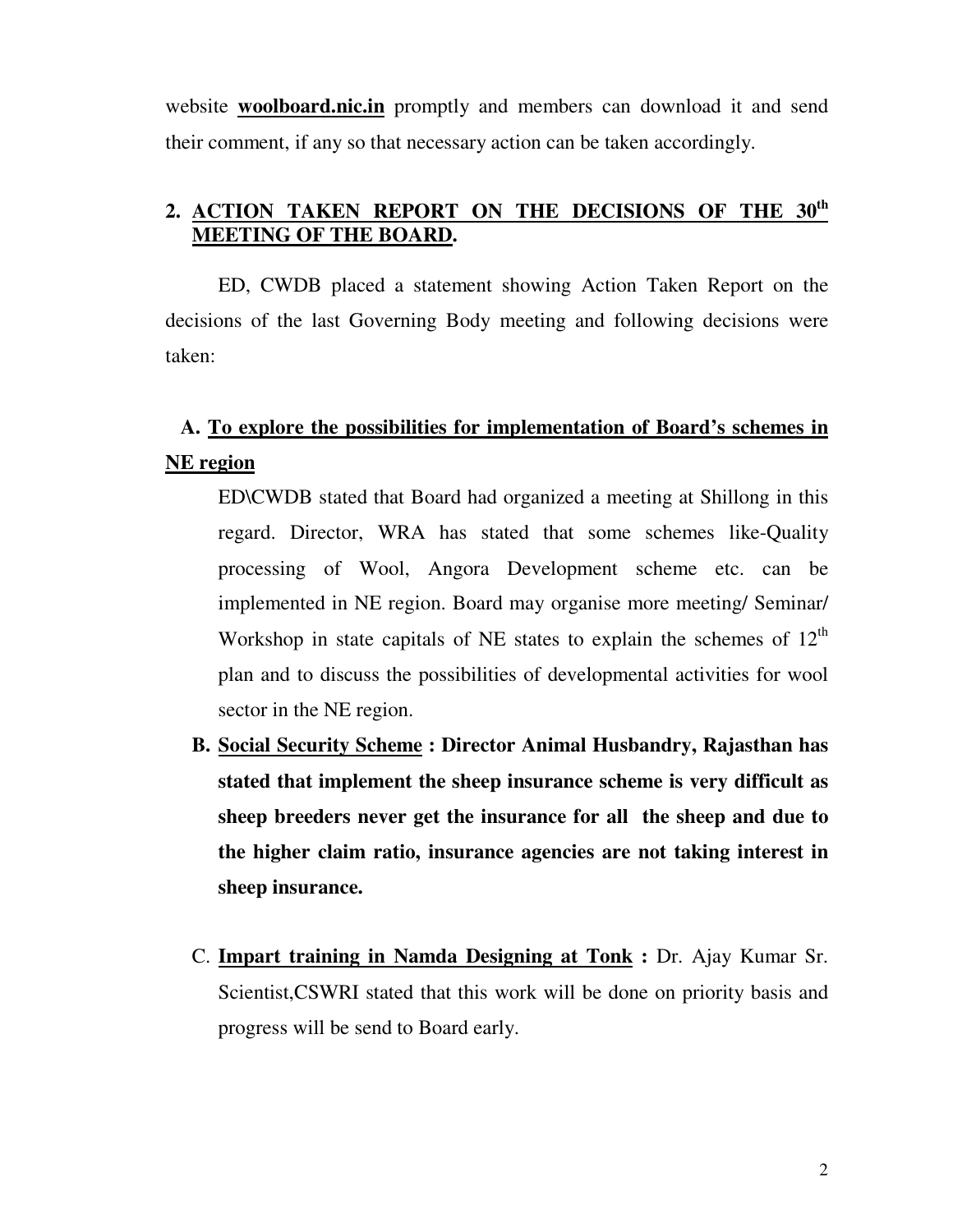D. **Upgradation of Wool Testing Centre, Bikaner : Director WRA stated that to get the certification from NABL, at least 2 senior level technical officers are to be posted in the laboratory at Bikaner, which presently Board does not have, therefore matter may be take up after the creation of 2 posts of scientists at the laboratory. For upgradation of existing laboratory, he suggested to procure latest instruments to measure the fibre length and diameter(Almeter and OFDA).**

#### **3. TO NOTE DECISION OF THE 40th MEETING OF THE EXECUTIVE COMMITTEE OF THE CWDB.**

The Governing Body approved the decisions of  $40<sup>th</sup>$  meetings of the Executive Committee of the CWDB held on  $11<sup>th</sup>$  July, 2012 held under the Chairpersonship of Mrs. Sunaina Tomar, Joint Secretary, MOT at New Delhi.

#### **4. RE-CONSTITUTION OF 'EXECUTIVE COMMITTEE' OF THE C.W.D.B.**

 The Governing Body unanimously nominated following members to the Executive Committee as per Rules and Regulations of the CWDB :

- i) The Joint Secretary (Wool), MOT, New Delhi.
- ii) Textile Commissioner, MUMBAI.
- iii) Dy. Secretary/ Director (Finance), MOT, New Delhi.
- iv) Director (Industry & VSE), Planning Commission, New Delhi.
- v) Director, Animal Husbandry Deptt., Govt. of Raj., JAIPUR.
- vi) Director, Wool Research Association, THANE. (Mumbai)
- vii) Secretary General, Indian Woollen Mills Fed., Mumbai.
- viii) Director, Central Sheep & Wool Research Institute (CSWRI), Raj.
- ix) Executive Director, CWDB, Jodhpur as Member Secretary

#### **5. TO NOTE SUMMARY OF S.F.C. MEMO FOR DEVELOPMENT OF 'WOOL SECTOR' DURING 12TH PLAN WITH FINANCIAL OUTLAY OF RS. 96 CRORE.**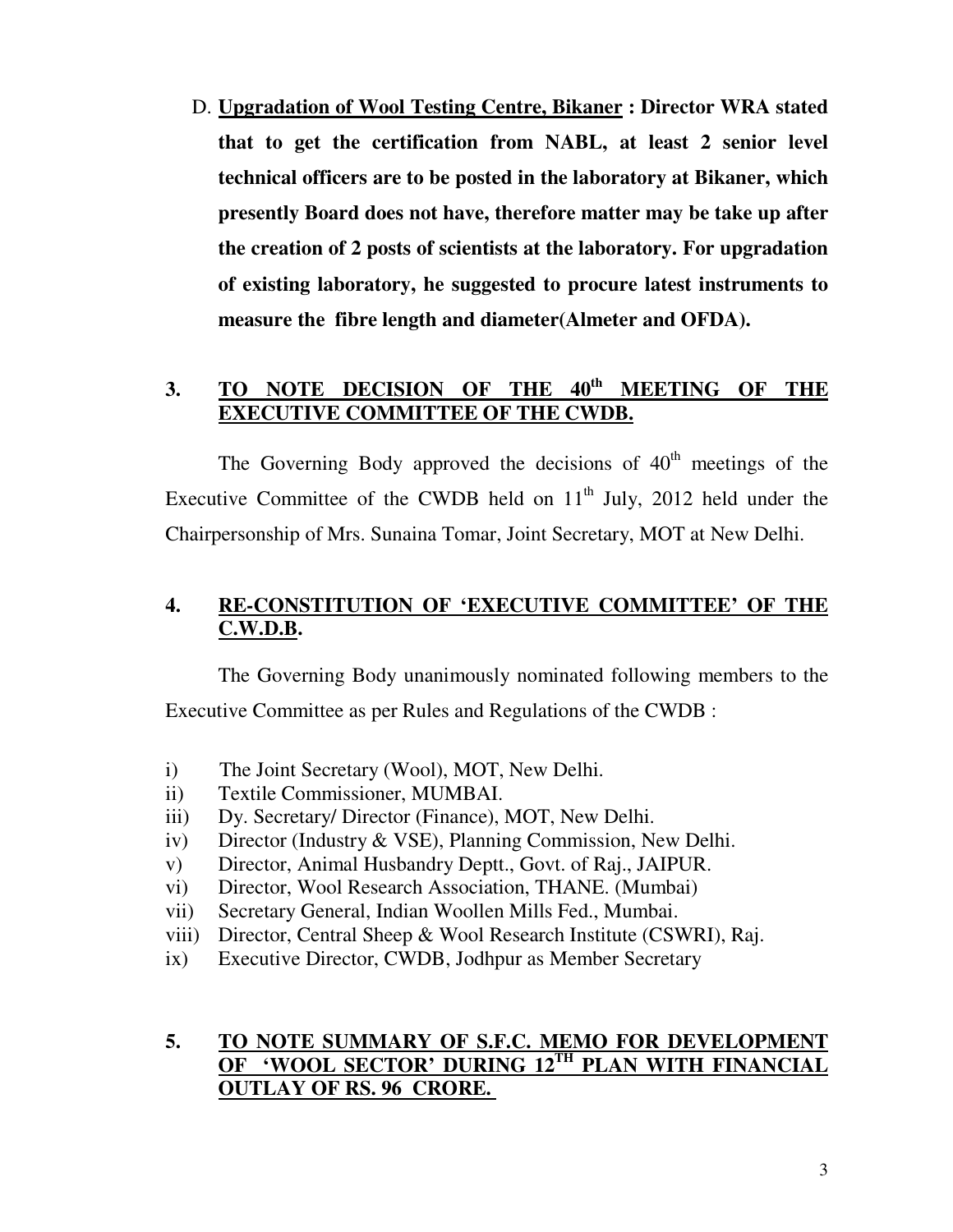ED, CWDB explained the summary of SFC Memo regarding schemes proposed under development of Wool Sector during the  $12<sup>th</sup>$  Five Year Plan with total financial outlay of Rs. 96 Crore. He informed that the CWDB proposed to continue on-going schemes from  $11<sup>th</sup>$  to  $12<sup>th</sup>$  Plan with necessary modification keeping in view necessary financial enhancement and price escalation under different components. Under modified schemes for  $12<sup>th</sup>$  Plan, some new components/ activities have been included with necessary amendment and merging of some existing activities as per requirements & field experience. These modifications were made under 'Integrated Wool Improvement & Development Programme' (IWIDP), especially under Pashmina Wool Development Programme for implementation in Ladakh area of J. & K. State with approach of Special Package during  $12<sup>th</sup>$  Five Year Plan.

Shri Mahesh N. Sanil, Secretary General, IWMF, Mumbai and Shri Suresh Thakur, WWEPC, New Delhi has stated that there is very high demand of woollen items in the overseas market and as CWDB is implementing various schemes for the wool sector inclding marketing of wollen items, therefore Board must participate in the shows,exhibitions & buyer-seller meet held in the various countries as same is being done by Jute Board, Silk Board etc.

 The Governing Body noted the summary of SFC/ EFC Memo for implementation of different schemes under Wool Sector during the  $12<sup>th</sup>$  Plan period.

#### **6. DISCUSSION & APPROVAL OF B.E. & R.E. OF ANNUAL PLAN 2012-13 & PROGRESS MADE BY THE BOARD DURING CURRENT FINANCIAL YEAR UPTO DECEMBER, 2012.**

 ED, CWDB informed that the CWDB has made provision to continue its ongoing  $11<sup>th</sup>$  Plan schemes in first year of  $12<sup>th</sup>$  Plan i.e. 2012-13 on same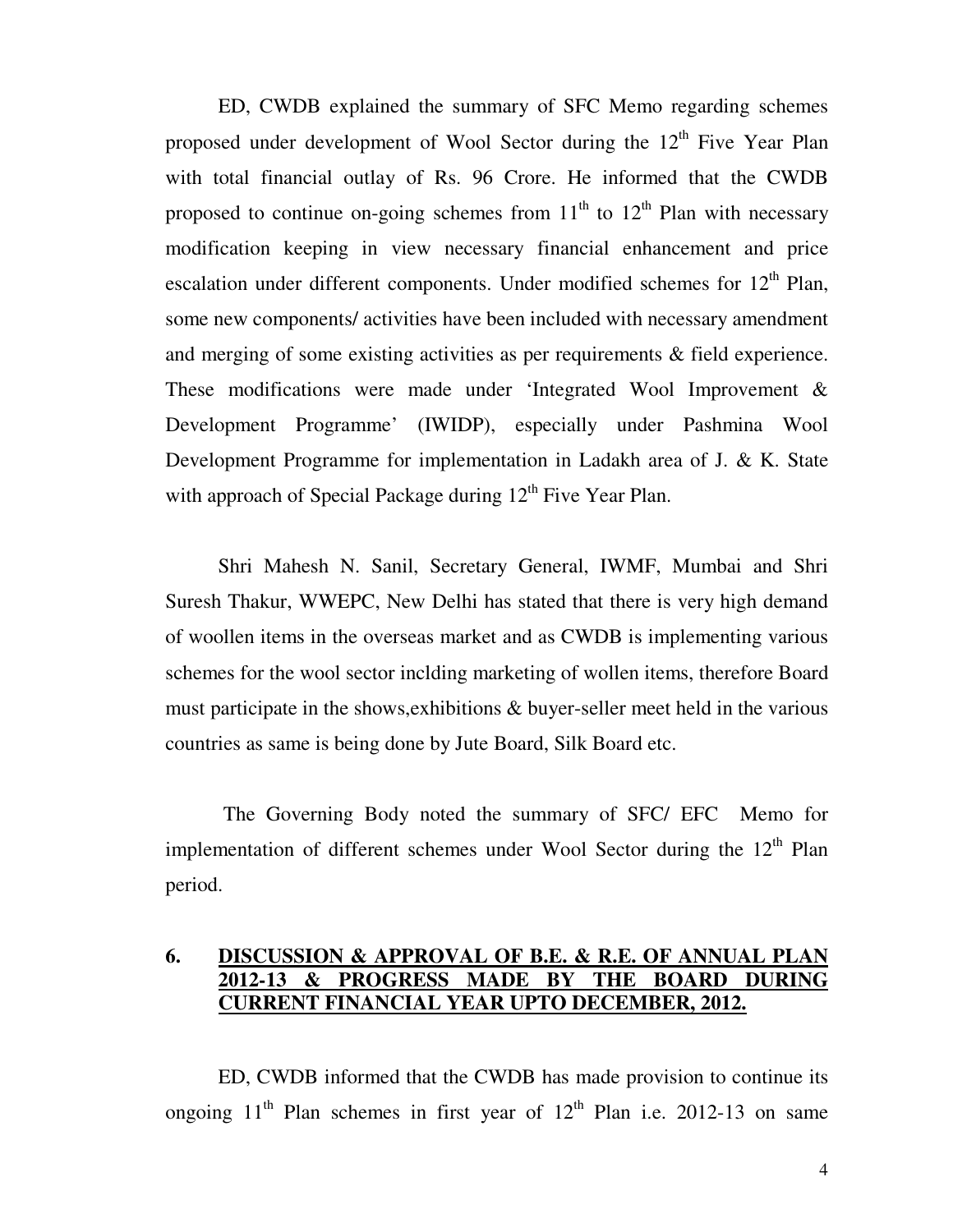approved physical and financial parameters of existing schemes with total financial outlay of Rs. 13 Crores. Against this outlay, the MOT has released Rs.9.00 Crores and the Board has also utilized Rs.9.00 Crores up to December,2012 under its different schemes.

 The Governing Body approved BE & RE of Annual Plan 2012-13 with total financial outlay of Rs.13.00 Crores and discussed scheme-wise physical and financial achievement made by CWDB against this outlay up to December,2012.

### **7. DISCUSSION AND APPROVAL FOR ESTABILISHMENT OF A 'CARPET WEAVING TRAINING CENTRE' AT JAIPUR**

ED, CWDB informed that Rajasthan is a major producer of domestic raw wool and woollen products specially carpets. Major carpet yarn production center in India is Bikaner. Jaipur and its near by area is the biggest carpet manufacturing and exporting center of Rajasthan and has nearly 20% market share in total Indian carpet export. Jaipur carpet industry is providing employment to nearly one lakh people mostly belonging to economically weaker section of society. In carpet manufacturing more than 60% of cost of carpet is paid as wages which is very rare in other industries. The wages directly goes to labours and is the main source of income. He also informed that presently Jaipur carpet industry is badly suffering from the unavailability of carpet making skilled workers and in last two meetings industry has raised this demand

Looking at requirement of skilled labourers for carpet manufacturing units at nearby Jaipur industrial areas, necessary provision has already been made for establishment of a Carpet Weaving Training Centre at Jaipur to help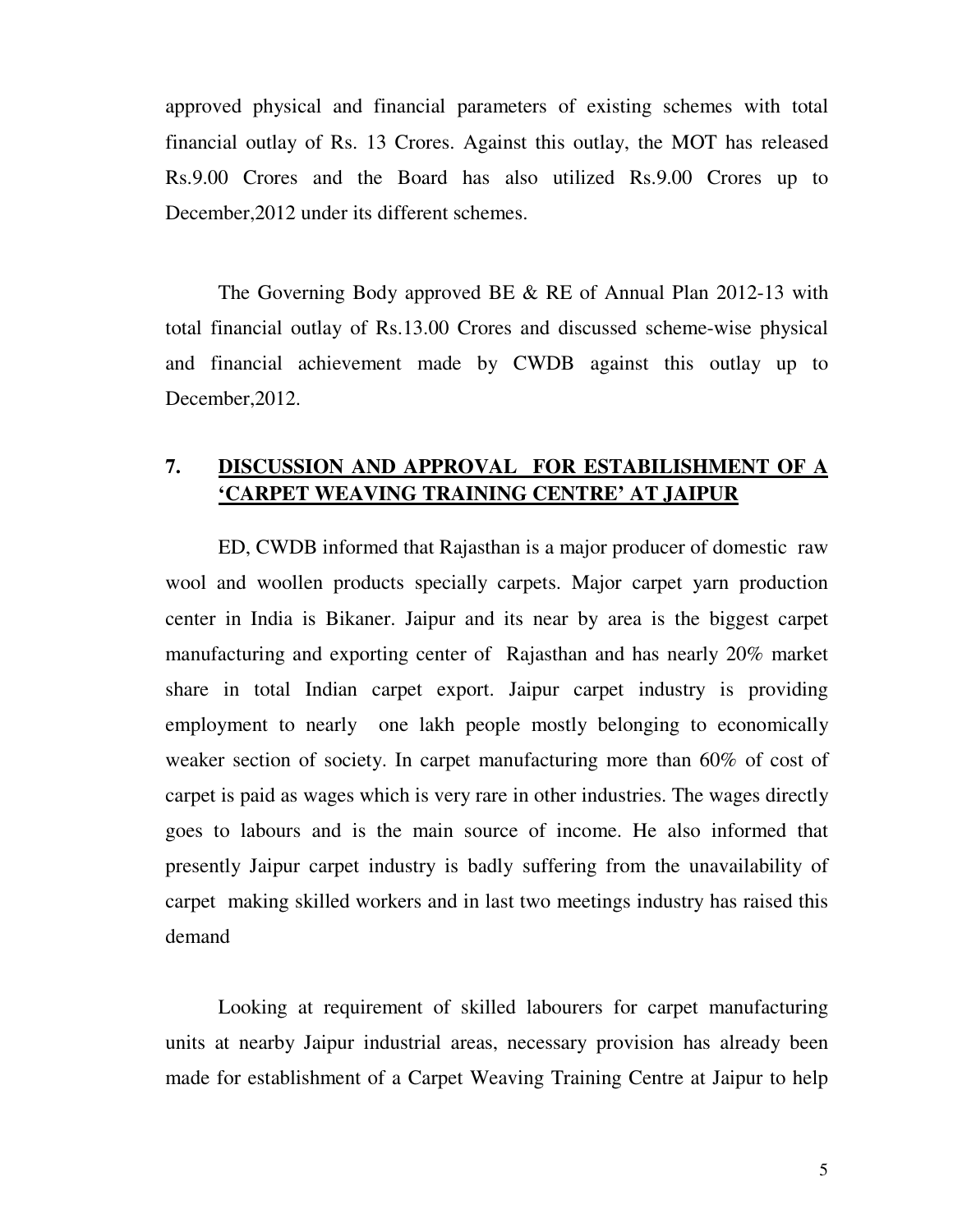carpet manufacturing units of Jaipur under proposed SFC/ EFC Memo of Wool Sector for  $12<sup>th</sup>$  Five Year Plan. This center will be opened in a hired building.

Dr. Ajay Kumar Sr. Scientist,CSWRI and Shri N.K. Guin, Dy. Director, CEPC, New Delhi also stated that there is need for such a center in Jaipur.

After detailed discussion the Governing Body approved the setting up of a 'Carpet Weaving Training Centre' at Jaipur during next financial year 2013-14 under HRD & Promotiona Activity after approval of  $12<sup>th</sup>$  Plan schemes by competent authority.

The meeting ended with the vote of thanks to the Chair.

**\*\*\*\*\***